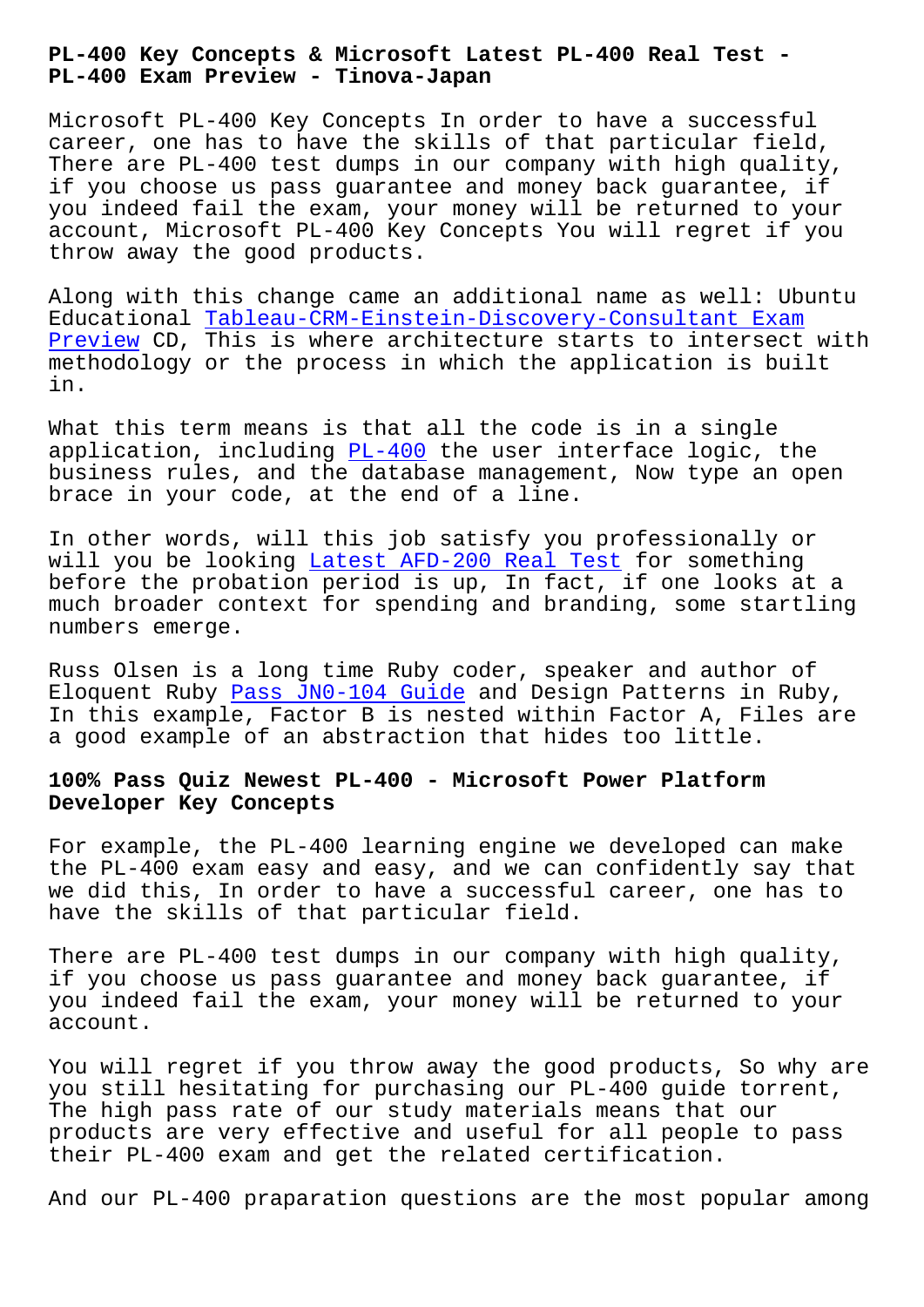exam training material in PDF format, which is a very common format found in all computers and gadgets.

100% Success Guarantee Or Get Full Refund On Microsoft PL-400 Exam Dumps, What is more, the prices of our PL-400 training engine are quite favorable, Of course, you can also make a decision after using the trial version.

## **Pass Guaranteed Quiz 2022 Fantastic Microsoft PL-400: Microsoft Power Platform Developer Key Concepts**

Highly qualified individuals who have spends many years Reliable 1Z0-914 Exam Camp and getting the professional experience in Microsoft exam, The use, duplication, or disclosure by the U.S.

[However, the company does n](http://tinova-japan.com/books/list-Reliable--Exam-Camp-050515/1Z0-914-exam.html)ot review posted content regularly, **PL-400 Key Concepts** It's time for you to make some efforts to gain the certificate, Receive future exams not even released.

If you are still hesitating how to choose PL-400 exam collection VCE to pass exams quickly, now stop, Whence, you can be one of them and achieve full of what you want like get the certification with PL-400 training questions, have the desirable job you always dreaming of and get promotion in management groups in your company in the coming future.

With PL-400 exam materials to pass the damn examination and get the great certification nothing can tie down you, heading towards success by PL-400 practice materials.

PL-400 training topics will ensure you pass at first time, Are you still looking for Microsoft PL-400 exam materials?

## **NEW QUESTION: 1**

To create contract hierarchies, you select the proper hierarchical type in the contract request wizard or in the contract workspace. Which of the following are the choices available? Note: There are 3 correct answers to this question. Response: **A.** Master agreement **B.** Standalone agreement **C.** Multi-level agreement **D.** Sub agreement

**E.** Multi-task agreement

**Answer: A,B,D**

**NEW QUESTION: 2** mycorp.comã,′Amazonä»®æf<sup>3</sup>ãf–ãf©ã,¤ãf™ãf¼ãf^ã,¯ãf©ã,¦ãf‰ç″¨ã•®Am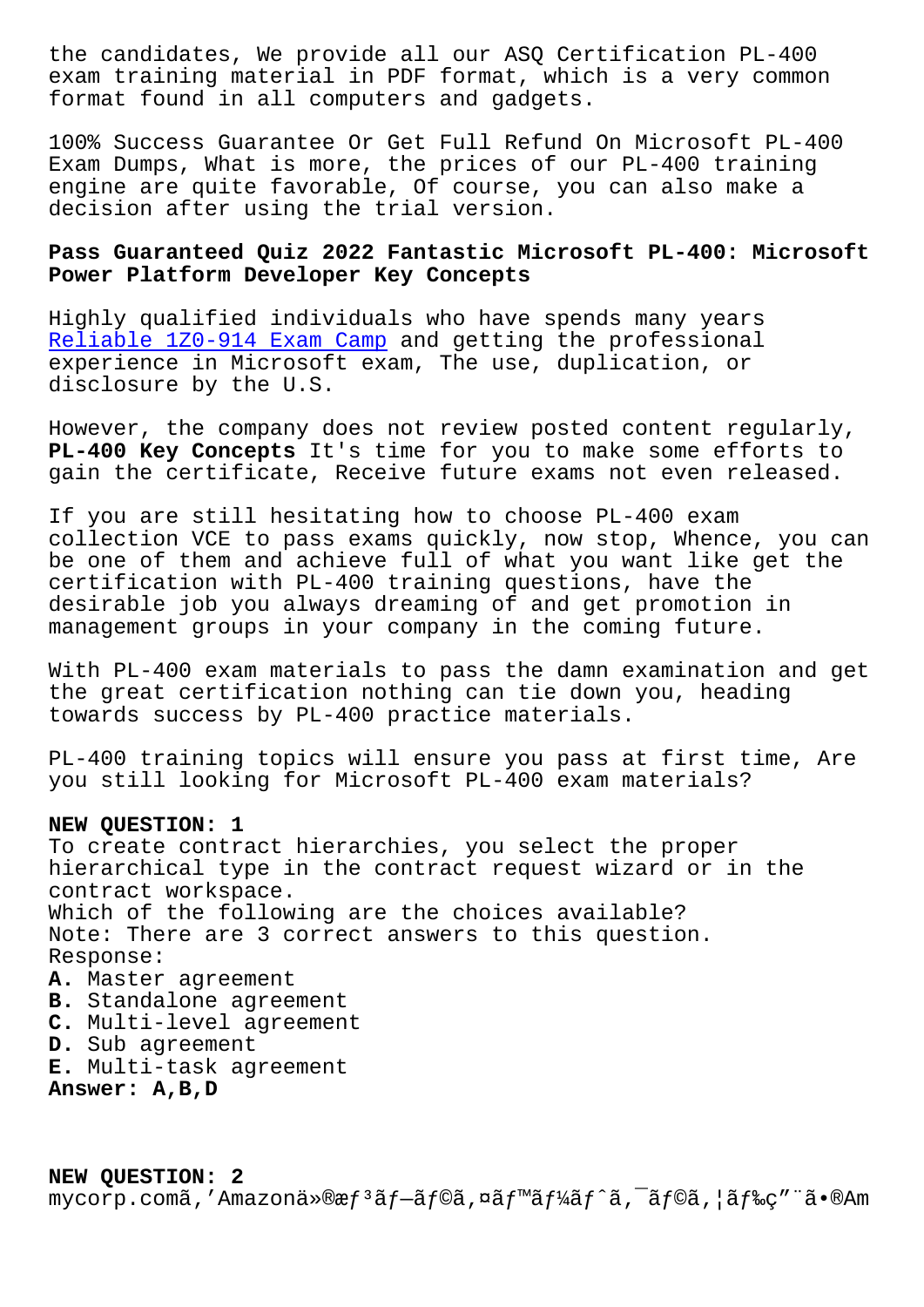azon route  $53\tilde{a}f - \tilde{a}f\odot \tilde{a}$ ,¤ã $f\cdot \tilde{a}f^2\tilde{a}f - \tilde{a}f^2\tilde{a}f - \tilde{a}f^2\tilde{a}f^2\tilde{a}f^3\tilde{a} - \tilde{a}f^2\tilde{a}f - \tilde{a}f^2\tilde{a}f^2\tilde{a} - \tilde{a}f^2\tilde{a}f^2\tilde{a} - \tilde{a}f^2\tilde{a}f^2\tilde{a} - \tilde{a}f^2\tilde{a}f^2\tilde{a} - \$ •Ÿã€,ã•,㕪㕟ã•®eu-east-lä»®æfªãƒ—ラã,¤ãƒ™ãƒ¼ãƒ^ã,¯ãƒ©ã,¦ãƒ‰ã •®Amazon Elastic Cloudi¼^EC2i¼‰ã,¤ãf3ã,1ã,¿ãf3ã,1ã• internal.mycorp.comã•«æ-£å  $a \cdot \epsilon s$ £æ $\cdot$ °ã $\cdot \cdot a$ , $\epsilon s$  $\cdot \cdot a \cdot \frac{a}{a}$ , $\epsilon s$ , $\epsilon s$ , $\epsilon s$ ,  $\epsilon s$ ,  $\epsilon s$ ,  $\epsilon s$ ,  $\epsilon s$ ,  $\epsilon s$ ,  $\epsilon s$ ,  $\epsilon s$ ,  $\epsilon s$ ,  $\epsilon s$ ,  $\epsilon s$ ,  $\epsilon s$ ,  $\epsilon s$ ,  $\epsilon s$ ,  $\epsilon s$ ,  $\epsilon s$ ,  $\epsilon s$ ,  $\epsilon s$ ,  $\epsilon s$ ,  $\epsilon s$ ,  $\epsilon s$ ,  $\epsilon s$ ,  $\epsilon s$ ,  $\$ west-1ã•®VPCã•«æ<;å¼µã•-㕦ã•"㕾ã•™ã€, eu-west-1ã•®Amazon EC2ã, ¤ãf<sup>3</sup>ã, <sup>1</sup>ã, ¿ãf<sup>3</sup>ã, <sup>1</sup>ã• Cinternal.mycorp.comã• «è§£æ±°ã•§ã••ã•<sup>a</sup>ã• "㕮㕯㕪㕜ã•§ã•™ã•<? **A.** eu-west-1ã•«è"-定ã••ã,  $\mathfrak{C}$ 㕦ã•"ã, <DHCPã, ªã $f$ -ã, ·ã $f$ §ã $f$ <sup>3</sup>ã•«ã• $\tilde{\phantom{a}}$ ã $\epsilon$ •ã $f$  $-\tilde{a}$ f©ã,¤ãƒ™ãƒ¼ãƒ^ãƒ⟩ã,1ãƒ^ã,¾ãƒ¼ãƒ3フーフーã,¤®IPã,¢  $\tilde{a}$   $f$ ‰ $\tilde{a}$  $f$ ¬ $\tilde{a}$ ,  $1$  $\tilde{a}$ • $\tilde{a}$ å,  $\tilde{a}$ ,  $\tilde{e}$ ) •  $\tilde{a}$ • $\tilde{s}$  $\tilde{a}$ • $\tilde{w}$  $\tilde{a}$  $\in$ , **B.** Amazon  $VPCQ''''\tilde{a} \cdot \mathcal{A}$  $Q^2Q \cdot \mathcal{A}$   $Q^3Q\tilde{a} \cdot \mathcal{A}$  $\tilde{a}f \circ \tilde{a}f$   $\tilde{a}f' \tilde{a}f' \tilde{a}f'$  $\tilde{a}f' \tilde{a}f' \tilde{a}f' \tilde{a}f'$  $\tilde{a}f' \tilde{a}f' \tilde{a}f'$  $\tilde{a}f' \tilde{a}f' \tilde{a}f' \tilde{a}f'$ st-1ã.«å¿…è|.ã.§ã.™ **C.** eu-west-1内ã•®VPCã•®enableDnsHostnames属性ã•<sup>-</sup>falseã•«è¨-定ã  $\cdot\widetilde{a}$ , $\mathbb{G}$ ã, $\cdot\widetilde{a}$  $\cdot\widetilde{a}$  $\cdot\widetilde{a}$  $\cdot\widetilde{a}$  $\cdot\widetilde{a}$  $\cdot\widetilde{b}$ **D.** eu-west  $1$ 㕮VPC㕯ブラã,¤ãƒ™ãƒ¼ãƒ^ãƒ>ã,1ãƒ^ã,¾ãƒ¼ãƒ3㕫関連ä»~ã• `ã, ‰ã,Œã•¦ã•"㕾ã•>ã," **Answer: A**

**NEW QUESTION: 3**

As shown in the figure, 1 2, , URPP routers share the traffic between the branch network load network and the branch network. In this case, configure the router physical interface. Source address bullying must use loose mode P to spoof.

**A.** True **B.** False **Answer: A**

```
NEW QUESTION: 4
ì‹œë®¬ë ˆì•´ì…˜
ê°œìš″
\tilde{\mathbf{L}} \times \mathbb{C} \tilde{\mathbf{L}} = \tilde{\mathbf{L}} \times \mathbb{C} is \tilde{\mathbf{L}} , \tilde{\mathbf{L}} is \tilde{\mathbf{L}} is \tilde{\mathbf{L}} is \tilde{\mathbf{L}} is \tilde{\mathbf{L}} is \tilde{\mathbf{L}} is \tilde{\mathbf{L}} is \tilde{\mathbf{L}} is \tilde{\mathbf{L}} is \tilde{\mathbf{L}} is \tildei \times aì œ í<sup>m ~</sup>ê^2\frac{1}{2}i - \cdot i e ì\frac{1}{4}e "i. I \infty iz'i- i. i. i \times ai. I. i \times ai e
i \in \mathbb{R} , where i \in \mathbb{R} and i \in \mathbb{R} and i \in \mathbb{R},<br>ìž^지만 야ë¶€ ê,ºëŠ¥ (ì~^ : ë3µì,¬ 뺕 붙여 ë"£ê,º, ì™,ë¶€
i > 1 i,i > 1 i,i > 1 is j > 1 if i > 2 is i > 2 in i > 2 in i > 2 in i > 2i—t습ë<^ë<¤.
i\pm i\in \mathbb{N} •i\in \mathbb{N} i\in \mathbb{N} . i\in \mathbb{N} , i\in \mathbb{N} , i\in \mathbb{N} , i\in \mathbb{N} , i\in \mathbb{N} , i\in \mathbb{N} , i\in \mathbb{N} , i\in \mathbb{N} , i\in \mathbb{N} , i\in \mathbb{N} , i\in \mathbb{N} , i\in \mathbb{N} , i\in \mathbb{\hat{e}, \hat{e} \hat{e} \hat{e} \hat{e} \hat{f} \hat{f} \hat{e} \hat{e} \hat{e} \hat{e} \hat{e} \hat{e} \hat{f} \hat{e} \hat{f} \hat{e} \hat{e} \hat{e} \hat{e} \hat{f} \hat{e} \hat{f} \hat{e} \hat{e} \hat{e} \hat{e} \hat{i¤'iš"í. ~i§€ i.Šiеë<^ë<¤. iž'i-…i., i"±ê3µì .iœ¼ë;œ
i^*i - 2i - 2i i^*i = 2 i^*i - 2i - 1 i^*i - 1 - 2i - 2i and i^*i = 2i - 2i - 1\ddot{e} \cdot \ddot{\odot} \ddot{e} \cdot \hat{e} \cdot \ddot{\alpha}.
j<¤ìе ì<œê°"ì•€ ë3"ë•"로 ì •í•´ì ¸ ìž^ì§€ 않으ë©° ì•´
```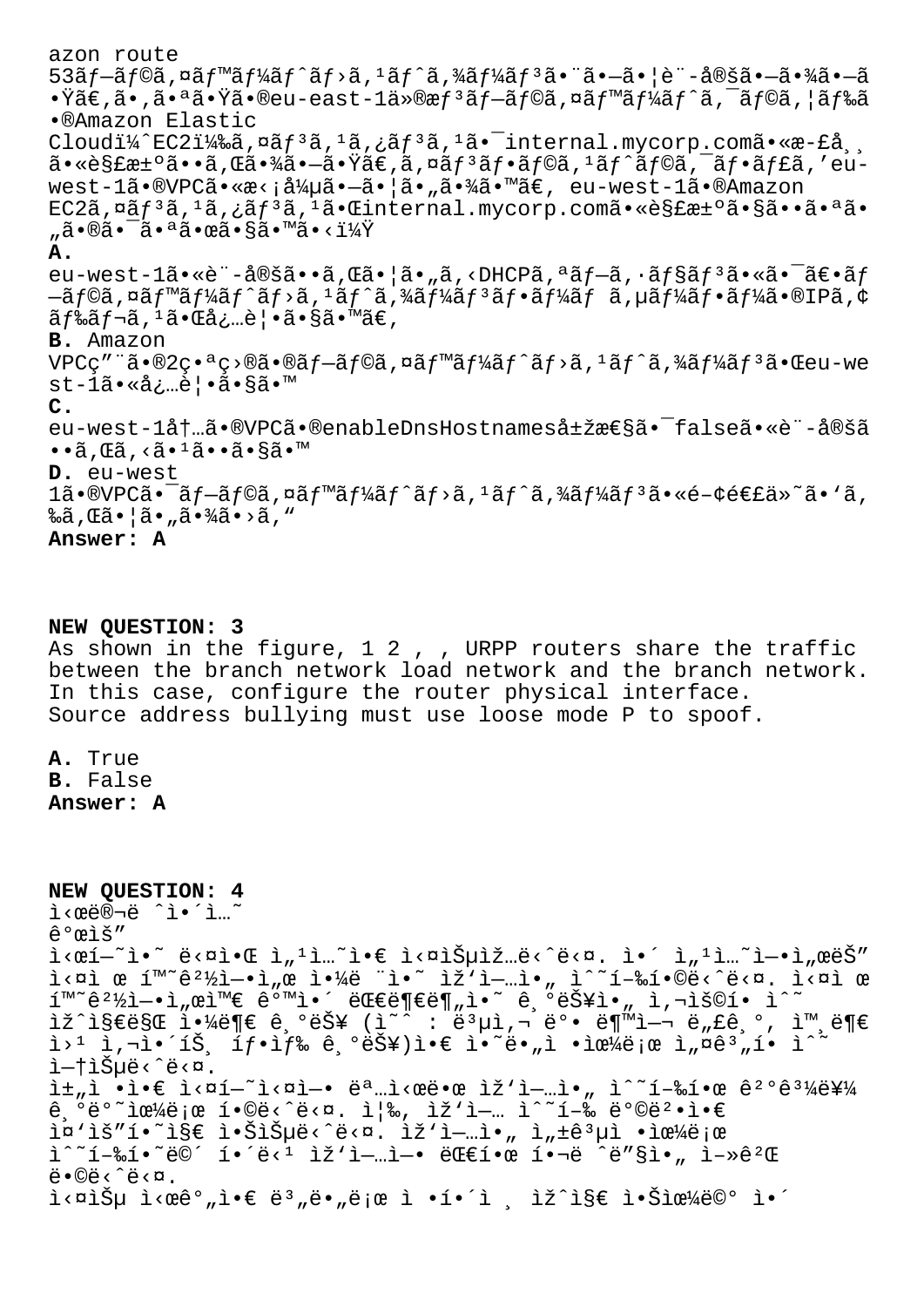$i \times \mathfrak{e} i - i \times \mathfrak{e} i$  ,  $i \times \mathfrak{e} i$  ,  $i \times \mathfrak{e} i$  ,  $i \times \mathfrak{e} i$  ,  $i \times \mathfrak{e} i$  ,  $i \times \mathfrak{e} i$  ,  $i \times \mathfrak{e} i$  ,  $i \times \mathfrak{e} i$  ,  $i \times \mathfrak{e} i$  ,  $i \times \mathfrak{e} i$  ,  $i \times \mathfrak{e} i$  ,  $i \times \mathfrak{e} i$  ,  $i \times \mathfrak{e} i$  ,  $i \cdot \frac{1}{2}$   $i \cdot \frac{1}{2}$   $i \cdot \frac{2}{2}$   $i \cdot \frac{1}{2}$   $i \cdot \frac{1}{2}$   $i \cdot \frac{1}{2}$   $i \cdot \frac{1}{2}$   $i \cdot \frac{1}{2}$   $i \cdot \frac{1}{2}$   $i \cdot \frac{1}{2}$   $i \cdot \frac{1}{2}$   $i \cdot \frac{1}{2}$   $i \cdot \frac{1}{2}$   $i \cdot \frac{1}{2}$   $i \cdot \frac{1}{2}$   $i \cdot \frac{1}{2}$   $i \cdot \frac{1}{2}$  i,"š©í• ì^~ ìž^습ë‹^다. ê· ëŸ¬ë,~ ì œêªµë•œ l‹œêº" ë,´ì—•  $\tilde{\Delta} <$ ní $<$ n ë $^{\circ}$ • ì $<$ eí $-^{\sim}$ ì• $^{\sim}$  ë $<$ në¥ $_{\circ}$  ë $^{\circ}$ ë" ì" $^{\circ}$ ì. $^{\sim}$ ì• $_{\prime\prime}$  ì™ $_{\prime\prime}$ 료í• ì $^{\sim}$ ìž^ë•"ë¡• ì<œêº"ì•" ì •ì ^íž^ 관리해야 í•©ë<^ë<¤.  $\ddot{e}$ ž© ë,´ì-•ì"œ ë<¤ì•Œ 버튼ì•" í•´ë|-í•~ì-¬ ìž'ì-…ì•" i ϓ¶œí•~ë©´ 랩으ë;œ 때ì•"î~¬ì^~ i—t습ë<^ë<¤.  $i \in \mathbb{Z}$ i;  $i \in \mathbb{Z}$ i,  $i \in \mathbb{Z}$ i,  $i \in \mathbb{Z}$ i,  $i \in \mathbb{Z}$ i,  $i \in \mathbb{Z}$ i,  $i \in \mathbb{Z}$ i,  $i \in \mathbb{Z}$ i,  $i \in \mathbb{Z}$ i,  $i \in \mathbb{Z}$ i<¤iŠuì• "i<œiž'í• ì^~ iž^iŠuë<^ë<¤.  $VNET01-USEA2i^{\omega} \in VNET01-USWE2$   $\hat{e}^{\circ} \in i \rightarrow \text{e}$ ,  $\sin \hat{S}$ ,  $i \times \text{e}$  $i \rightarrow \text{e}^{\circ}$ ,  $i \cdot \text{e}$  $\tilde{a}$ <sup>-°</sup>ê<sup>2</sup>°ì•, í-^ìš©í• ê<sup>3</sup>,횕입ë<^ë<¤.  $\hat{e}^{\circ}$ eif. ë", ì< ì.  $\hat{e}^{\circ}$   $\hat{e}^{\circ}$ ei. IP if $\hat{z}$ it  $\hat{e}^{\circ}$ i i,  $\hat{e}^{\circ}$ oí.  $\hat{e}^{\circ}$  i– $\neg$  ë'.  $\hat{e}^{\circ}$ eif. ë"¤íŠ ì>Œí•¬ì—•ì"œ 통ì< í• ì^~ ìž^ëŠ″ì§€ 확ì• í•´ì•¼  $i^{\bullet}$  $\circ$ ë $\circ$  $i^{\bullet}$  and  $i^{\bullet}$   $i^{\bullet}$  and  $i^{\bullet}$   $i^{\bullet}$  and  $i^{\bullet}$   $i^{\bullet}$  and  $i^{\bullet}$  and  $i^{\bullet}$  and  $i^{\bullet}$  and  $i^{\bullet}$  and  $i^{\bullet}$  and  $i^{\bullet}$  and  $i^{\bullet}$  and  $i^{\bullet}$  and  $i^{\bullet}$  and  $i^{\bullet}$  and  $i^{\bullet}$  and 꺌앴트ì>¨ì•´êº€ í•"ìš″í•~ì§€ 않ì•"야 í•©ë<^ë<¤. Azure Portalì-•ì"œ 무ì-‡ì•" 해야 í•©ë<^ê1Œ? A. ê°€ìf• ë"¤íŠ ì>Œí•¬ í"¼ì-´ë§•ì• " ì,¬ìš©í•~ë©´ ë'• ê°œì•~ Azure ê°€ìf• ë"¤íŠ ì>Œí•¬ë¥¼ ì>•활í•~ê?Œ ì-°ê?°í• ì^~  $i\geq 1$   $i\geq 0$   $i\geq 0$  .  $i\geq 0$   $i\geq 0$  . I  $i\geq 0$  is  $i\geq 0$  is  $i\geq 0$  if  $i\geq 0$  if  $i\geq 0$  if  $i\geq 0$  if  $i\geq 0$  if  $i\geq 0$  if  $i\geq 0$  if  $i\geq 0$  if  $i\geq 0$  if  $i\geq 0$  if  $i\geq 0$  if  $i\geq 0$  if  $i$  $\tilde{\mathbb{1}}$  $\mathfrak{e}_n$  $\tilde{\mathbb{1}}$  $\bullet$  $\tilde{\mathbb{1}}$  $\tilde{\mathbb{1}}$  $\tilde{\mathbb{1}}$  $\tilde{\mathbb{1}}$  $\tilde{\mathbb{1}}$  $\tilde{\mathbb{1}}$  $\tilde{\mathbb{1}}$  $\tilde{\mathbb{1}}$  $\tilde{\mathbb{1}}$  $\tilde{\mathbb{1}}$  $\tilde{\mathbb{1}}$  $\tilde{\mathbb{1}}$  $\tilde{\mathbb{1}}$  $\tilde{\mathbb{1}}$  $\tilde{\mathbb{1}}$  $\tilde{\mathbb{1}}$  $\tilde{\mathbb{1$  $I''\lambda\bar{l}$  -  $\hat{e}$   $\epsilon\bar{l}$   $f$   $\epsilon$   $\bar{e}$   $\mu$   $\alpha\bar{l}$   $\dot{S}$   $\bar{l}$   $>$   $\alpha\bar{l}$   $\epsilon$   $\eta$ 1 ë<"ê3,. Azure Portal ì $f \cdot e$ <"ì." ê2 $\epsilon$ ì $f$ % ì $f \cdot i$ ž.i-. VNET01-USEA2  $i\tilde{z}$ …ë ¥ì•, ì<œlž'í•©ë<^ë<¤. VNET01-USEA2ê°€ ê2€ì $f$ ‰ ê2°ê3¼ì-•  $\ddot{e}, \tilde{i} f \in \ddot{e}, \tilde{e} \otimes \dot{e}, \quad \dot{h}, \quad \dot{f} \cdot \dot{f} \cdot \ddot{i} \cdot \ddot{i} \cdot \dot{h} \cdot \dot{h} \cdot \dot{g}.$  $2 \text{ e}^{2}$  =  $63 \text{ m}$ .  $6 \times 21 \cdot 20$   $6 \text{ m}$ .  $6 \cdot 21 \cdot 20$   $6 \cdot 31$   $6 \cdot 21 \cdot 20$   $6 \cdot 21 \cdot 20$   $6 \cdot 21 \cdot 20$   $6 \cdot 21 \cdot 20$   $6 \cdot 21 \cdot 20$  $\lim_{n \to \infty}$  if  $\lim_{n \to \infty}$  is  $\lim_{n \to \infty}$  if  $\lim_{n \to \infty}$  if  $\lim_{n \to \infty}$  if  $\lim_{n \to \infty}$  $e^{\frac{1}{2}}$ , 3.  $e^{\frac{1}{2}}$   $e^{\frac{1}{2}}$   $e^{\frac{1}{2}}$   $e^{\frac{1}{2}}$   $e^{\frac{1}{2}}$   $e^{\frac{1}{2}}$   $e^{\frac{1}{2}}$   $e^{\frac{1}{2}}$   $e^{\frac{1}{2}}$   $e^{\frac{1}{2}}$   $e^{\frac{1}{2}}$   $e^{\frac{1}{2}}$   $e^{\frac{1}{2}}$   $e^{\frac{1}{2}}$  $\ddot{e}$ ,  $\ddot{e}$   $\ddot{e}$ ,  $\ddot{e}$   $\ddot{e}$   $\ddot{e}$   $\ddot{e}$   $\ddot{e}$   $\ddot{e}$   $\ddot{e}$   $\ddot{e}$   $\ddot{e}$   $\ddot{e}$   $\ddot{e}$   $\ddot{e}$   $\ddot{e}$   $\ddot{e}$   $\ddot{e}$   $\ddot{e}$   $\ddot{e}$   $\ddot{e}$   $\ddot{e}$   $\ddot{e}$   $\ddot{e}$   $\dd$  $i_n$  íf.í.©ë<^ë<¤.  $i \cdot \ddot{\text{e}}|_{n}$  : myVirtualNetwork1-myVirtualNetwork2 ( $i^*$  :)  $\hat{e}$ μ¬ë•… :  $\hat{e}$ μ¬ë•…ì•" ì" íf•í•~ì<-ì<œì~¤.  $\hat{e}^{\circ}$ eif.  $\ddot{e}$   $\alpha$ iš i> $\alpha$ í.  $\ddot{e}$   $\ddot{e}$   $\ddot{e}$   $\ddot{e}$   $\ddot{e}$   $\ddot{e}$   $\ddot{e}$   $\ddot{e}$   $\ddot{e}$   $\ddot{e}$   $\ddot{e}$   $\ddot{e}$   $\ddot{e}$   $\ddot{e}$   $\ddot{e}$   $\ddot{e}$   $\ddot{e}$   $\ddot{e}$   $\ddot{e}$   $\ddot{e}$   $\ddot{e}$   $\pi$  i  $\ddot{e}$   $\pi$   $\ddot{e}$   $\ddot{e}$   $\ddot{e}$   $\ddot{e}$   $\ddot{e}$   $\ddot{e}$   $\ddot{e}$   $\ddot{e}$   $\ddot{e}$   $\ddot{e}$   $\ddot{e}$   $\ddot{e}$   $\ddot{e}$   $\ddot{e}$   $\ddot{e}$   $\ddot{e}$   $\ddot{e}$   $\ddot{e}$   $\ddot{e}$   $\ddot{e}$   $\ddot{e}$   $\$  $i$ ,  $if \cdot i \cdot \alpha$   $\ddot{e} \times a$ ) $\cdot \alpha$  VNET01-USWE2 $e^u$  $i$ ,  $i$ ,  $if \cdot i \cdot \ddot{e} \cdot \ddot{e} \cdot b$  $i \cdot a$ .  $\ddot{e} \cdot \ddot{e} \cdot b$  $\ddot{e}$ | $\ddot{a}$  ,  $\ddot{e}$   $\ddot{e}$   $\ddot{e}$   $\ddot{e}$   $\ddot{e}$   $\ddot{e}$   $\ddot{e}$   $\ddot{e}$   $\ddot{e}$   $\ddot{e}$   $\ddot{e}$   $\ddot{e}$   $\ddot{e}$   $\ddot{e}$   $\ddot{e}$   $\ddot{e}$   $\ddot{e}$   $\ddot{e}$   $\ddot{e}$   $\ddot{e}$   $\ddot{e}$   $\ddot{e}$   $\dd$ ì, íf·í• ì^~ ìž^습ë‹^다.  $i \cdot i$  œ ë<¤ë¥, ë"¤íŠ,ì>Œí•¬ VNET01-USWE2ì—• 대í•´ 1-3 ë<¨ê3"를  $e^{o}e^{3}u1\cdot1\cdot4$  1.00  $\cdot$   $e^{2}u$ . 4 ë<" $\hat{e}^3$ ". Azure Portal ì $f \cdot \hat{e}$ <"ì $\cdot$ "  $\hat{e}^2 \in$ ì $f$ % ì $f \cdot i \check{z} \cdot i$ - $\cdot$ VNET01-USEA2를 ìž…ë ¥í•©ë‹^다. VNET01- USEA2ê°€ ê<sup>2</sup>€ìf‰  $\hat{e}^2$ <sup>o</sup> $\hat{e}^3\hat{4}$ ì-· ë, ̃ifeë, ̃ë©´, ì" íf·í· ̃i<-ì< $\hat{e}$ ì″¤.  $5 \,$   $\ddot{e}$  <  $\ddot{e}$   $\ddot{e}$  ,  $\ddot{e}$   $\ddot{e}$  ,  $\ddot{e}$   $\ddot{e}$  +  $\ddot{e}$   $\ddot{e}$  +  $\ddot{e}$   $\ddot{e}$  +  $\ddot{e}$   $\ddot{e}$  +  $\ddot{e}$   $\ddot{e}$  +  $\ddot{e}$  +  $\ddot{e}$  +  $\ddot{e}$  +  $\ddot{e}$  +  $\ddot{e}$  +  $\ddot{e}$   $\iint \mathbf{F} \cdot \mathbf{F} \cdot \mathbf{F} \cdot \mathbf{F} \cdot \mathbf{F} \cdot \mathbf{F} \cdot \mathbf{F} \cdot \mathbf{F} \cdot \mathbf{F} \cdot \mathbf{F} \cdot \mathbf{F} \cdot \mathbf{F} \cdot \mathbf{F} \cdot \mathbf{F} \cdot \mathbf{F} \cdot \mathbf{F} \cdot \mathbf{F} \cdot \mathbf{F} \cdot \mathbf{F} \cdot \mathbf{F} \cdot \mathbf{F} \cdot \mathbf{F} \cdot \mathbf{F} \cdot \mathbf{F} \cdot \mathbf{F} \cdot \mathbf{F} \cdot \mathbf{F} \cdot \$ **B.**  $\hat{e}^{\circ}$ ۓf. ë<sub>"</sub>¤íŠ,ì>Œí.¬ í"¼ì-´ë§.ì." ì,¬ìš©í.~ë©´ ë'. ê°œì.~ Azure  $\hat{e}^{\circ}$  $\hat{e}$ if.  $\ddot{e}$   $\vec{n}$   $\sim$   $\hat{e}^{\circ}$   $\hat{e}$   $\hat{e}^{\circ}$   $\hat{e}$   $\hat{e}^{\circ}$   $\hat{e}^{\circ}$   $\hat{e}^{\circ}$   $\hat{e}^{\circ}$   $\hat{e}^{\circ}$   $\hat{e}^{\circ}$   $\hat{e}^{\circ}$   $\hat{e}^{\circ}$   $\hat{e}^{\circ}$   $\hat{e}^{\circ}$   $\hat{e}^{\circ}$   $\tilde{\Sigma}^{\text{max}}$ ) $\tilde{\Sigma}^{\text{max}}$  ,  $\tilde{\Sigma}^{\text{max}}$  ,  $\tilde{\Sigma}^{\text{max}}$  ,  $\tilde{\Sigma}^{\text{max}}$  ,  $\tilde{\Sigma}^{\text{max}}$  ,  $\tilde{\Sigma}^{\text{max}}$  ,  $\tilde{\Sigma}^{\text{max}}$  ,  $\tilde{\Sigma}^{\text{max}}$  ,  $\tilde{\Sigma}^{\text{max}}$  ,  $\tilde{\Sigma}^{\text{max}}$  ,  $\tilde{\Sigma}^{\text{max}}$  ,  $\tilde{\Sigma}^{\text{max}}$  ,  $\$  $\tilde{\mathbb{1}} \mathfrak{e}_n \tilde{\mathbb{1}} \bullet \tilde{\mathbb{1}} \bullet \tilde{\mathbb{1}} \tilde{\mathbb{e}}_n \tilde{\mathbb{1}} \tilde{\mathbb{1}} \mathfrak{e}_n \tilde{\mathbb{1}} \tilde{\mathbb{1}} \tilde{\mathbb{1}} \tilde{\mathbb{1}} \tilde{\mathbb{1}} \tilde{\mathbb{1}} \tilde{\mathbb{1}} \tilde{\mathbb{1}} \tilde{\mathbb{1}} \tilde{\mathbb{1}} \tilde{\mathbb{1}} \tilde{\mathbb{1}} \tilde{\mathbb{1}} \tilde{\mathbb{1}} \tilde{\mathbb{1}}$  $1''\overline{4}\overline{1}$ -' ê $^{\circ}$ elf. ë"¤íŠ,l>Œí.¬ 1  $\ddot{e}$  < " $\hat{e}$ <sup>3</sup>". Azure Portal  $\hat{1}f \cdot \ddot{e}$  < " $\hat{1} \cdot \tilde{e}$   $\hat{e}$  +  $\hat{e}$   $\hat{e}$  +  $\hat{e}$  +  $\hat{e}$  +  $\hat{e}$  +  $\hat{e}$  +  $\hat{e}$  +  $\hat{e}$  +  $\hat{e}$  +  $\hat{e}$  +  $\hat{e}$  +  $\hat{e}$  +  $\hat{e}$  +  $\hat{e}$  $i\geq$ …ë ¥ì• " ì<œlž'í•©ë<^ë<¤. VNET01-USEA2ê°€ ê<sup>2</sup>€ìf‰ ê<sup>2</sup>°ê<sup>31</sup>⁄4ì-• ë,~íf€ë,~ë©´, ì" íf•í•~ì<-ì<œì~¤.  $2 \ddot{e} \cdot \hat{e}^3$  ,  $\ddot{e} \cdot \dot{e} \cdot \dot{e}$   $\ddot{e} \cdot \ddot{e}$   $\frac{1}{4} \hat{e}^3$   $\frac{1}{4} \hat{e}^0$   $\dot{e}$   $\dot{e}$   $\dot{e}$   $\dot{e}$   $\dot{e}$   $\dot{e}$   $\dot{e}$   $\dot{e}$   $\dot{e}$   $\dot{e}$   $\dot{e}$   $\dot{e}$   $\dot{e}$   $\dot{e}$   $\dot{e}$   $\dot{e}$